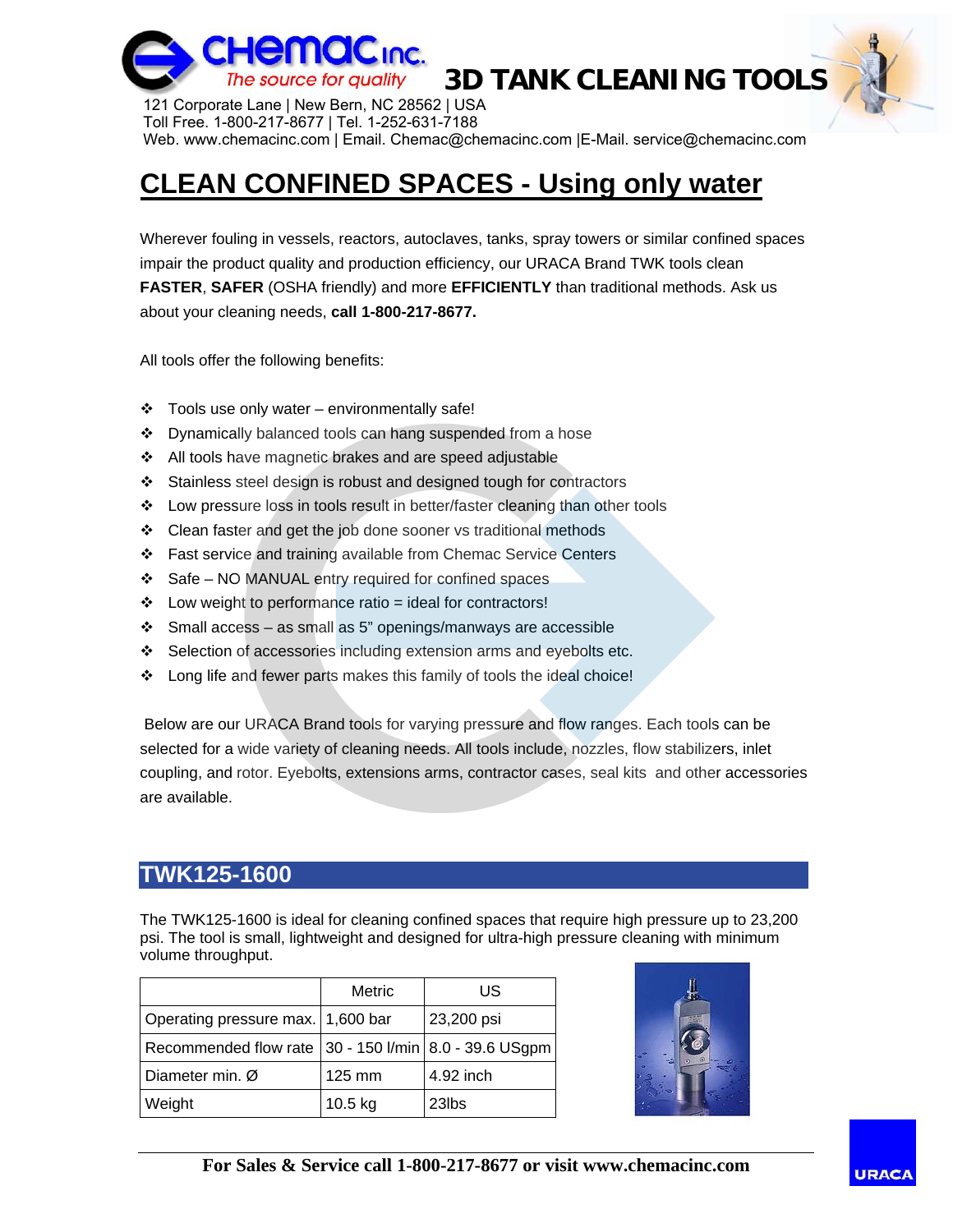

## **3D TANK CLEANING TOOLS**

#### **TWK125-1000**

The TWK125-1000 is very compact offering higher volumes at higher pressure. This tool is ideal for high pressure applications where the available opening to gain access to the confined space is too small for larger tools.

|                                                            | Metric  | US         |
|------------------------------------------------------------|---------|------------|
| Operating pressure max. 1,000 bar                          |         | 14,500 psi |
| Recommended flow rate   40 - 200 I/min   10.6 - 52.8 USgpm |         |            |
| Diameter min. Ø                                            | 125 mm  | 4.92 inch  |
| Weight                                                     | 10.5 kg | 23lbs      |



#### **TWK150-1400**

The TWK150-1400 is the next step larger is the family offering high pressure and higher flows. Not as compact as the above tools, but ideal for high pressure applications requiring more volume.

|                                                            | <b>Metric</b> | US         |
|------------------------------------------------------------|---------------|------------|
| Operating pressure max. 1,400 bar                          |               | 20,300 psi |
| Recommended flow rate   50 - 250 I/min   13.2 - 66.0 USgpm |               |            |
| Diameter min. Ø                                            | 150 mm        | 5.91 inch  |
| Weight                                                     | 15.0 kg       | 33lbs      |



#### **TWK175-800**

The TWK175-800 is the most commonly used tank cleaning tool world wide. The tool is always in stock ready for delivery and was designed to replace the previous work horse model TWK 15/900. The tool is a must for contractors as it can be used in a wide variety of cleaning applications.

|                                                            | Metric  | US         |
|------------------------------------------------------------|---------|------------|
| Operating pressure max. 800 bar                            |         | 11,600 psi |
| Recommended flow rate   75 - 350 I/min   19.8 - 92.5 USgpm |         |            |
| Diameter min. Ø                                            | 175 mm  | 6.89 inch  |
| Weight                                                     | 15.0 kg | 33lbs      |